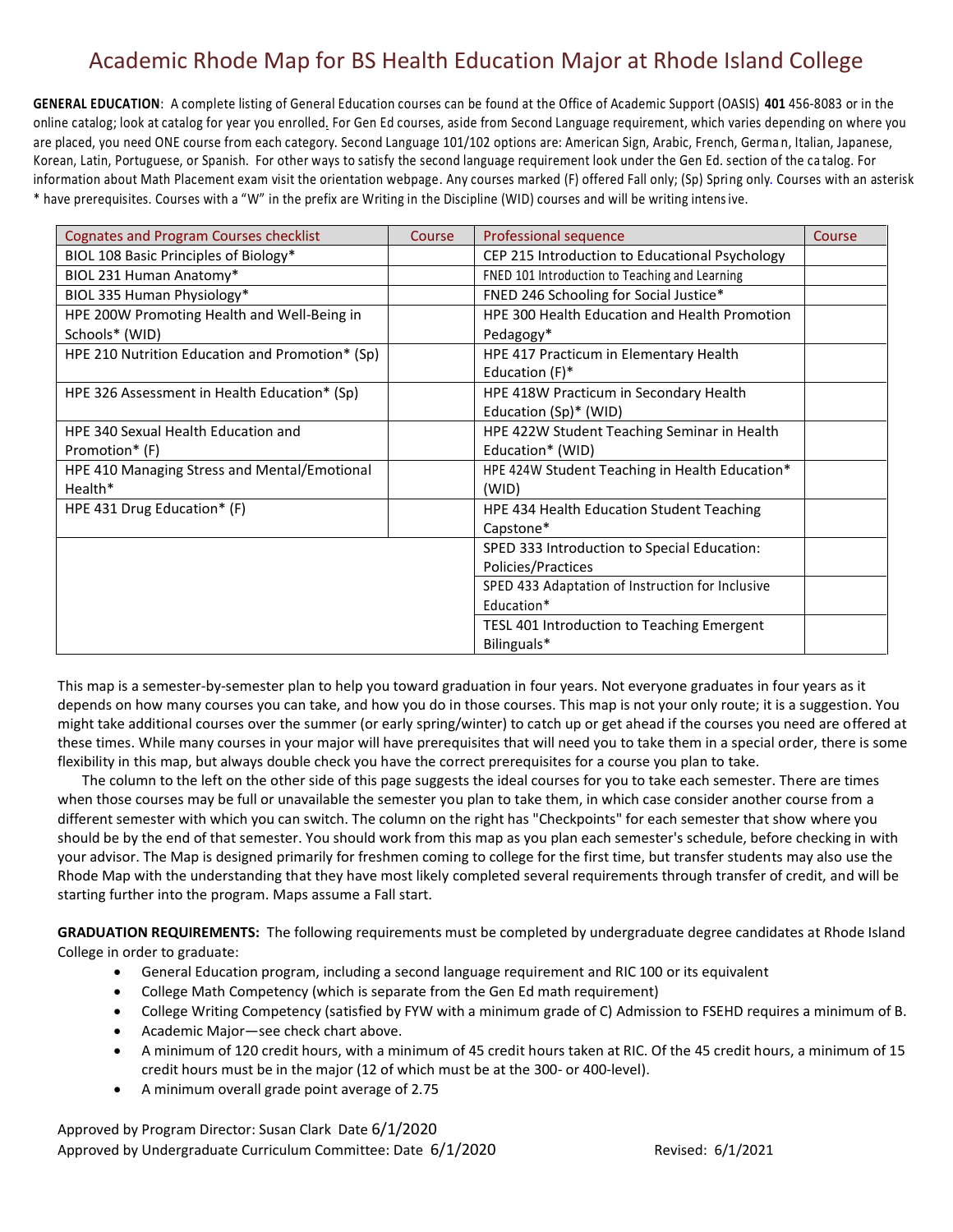| <b>SEMESTER 1</b>                                         | <b>CR</b> | <b>SEMESTER 1 CHECKPOINTS</b>                                                                                                                |
|-----------------------------------------------------------|-----------|----------------------------------------------------------------------------------------------------------------------------------------------|
| First Year Writing (FYW 100)                              | 4         | FYW 100P is a 6 credit option. There is a Directed Self-Placement<br>questionnaire you can take to aid in this decision; check the RIC First |
|                                                           |           | Year Writing website.                                                                                                                        |
| RIC 100 Introduction to Rhode Island College              |           | Exempt if taking COLL 101, COLL 150, or HONR 150                                                                                             |
| FNED 101 Introduction to Teaching and Learning            |           | Must gain satisfactory (satisfactory/unsatisfactory course)                                                                                  |
| Math Gen Ed. or another Gen Ed Distribution course        | 4         | Math Gen Ed. completed                                                                                                                       |
| HPE 200W Promoting Health and Well-Being in Schools (WID) | 3         | Minimum grade of B-                                                                                                                          |
|                                                           |           | Aim for 14 earned credits (While 12 is fulltime, 17 credits are                                                                              |
|                                                           |           | preferred to stay on track to graduate in 4 years). Minimum                                                                                  |
| Requirements and GPA                                      |           | 2.75 GPA. Math competency completed                                                                                                          |
| # CREDITS EARNED                                          | 14        | Make appointment with advisor to discuss your schedule                                                                                       |
|                                                           |           | for next semester in Sept.                                                                                                                   |

| <b>SEMESTER 2</b>                                             | <b>CR</b> | <b>SEMESTER 2 CHECKPOINTS</b>                                      |
|---------------------------------------------------------------|-----------|--------------------------------------------------------------------|
| FYS 100 First Year Seminar                                    | 4         |                                                                    |
| FNED 246 Schooling for Social Justice*                        | 4         | Prereq. 12 credits, FYW with minimum grade of B and FNED           |
|                                                               |           | 101; need B- minimum in course                                     |
| <b>HPE 210 Nutrition Education and Promotion</b>              | 3         | Prereq. HPE 200 or HPE 200W or consent of dept. chair.             |
|                                                               |           | Minimum grade of B-                                                |
| BIOL 108 Basic Principles of Biology (Gen Ed Natural Science) | 4         | Prereq. Math competency; minimum grade of C                        |
|                                                               |           | Apply for School of Education (FSEHD) admission at the end of this |
|                                                               |           | semester: https://www.ric.edu/department-                          |
| <b>Requirements and GPA</b>                                   |           | directory/feinstein-school-education-and-human-                    |
|                                                               |           | development/fsehd-undergraduate-programs-and-                      |
|                                                               |           | admission. Need a minimum of 29 earned credits, with               |
|                                                               |           | minimum 2.75 GPA                                                   |
| # CREDITS EARNED                                              | 15        | Make appointment with advisor to discuss your schedule             |
|                                                               |           | for next semester in Feb.                                          |

| <b>SEMESTER 3</b>                                     | <b>CR</b> | <b>SEMESTER 3 CHECKPOINTS</b>                                      |
|-------------------------------------------------------|-----------|--------------------------------------------------------------------|
| Gen Ed--Second Lang 101 (based on placement, a course | 4         | Language placement test with Dept. of Modern                       |
| higher than 101/102 may be taken). If language        |           | Languages (optional)                                               |
| requirement satisfied: another Gen Ed Distribution    |           |                                                                    |
| course.                                               |           |                                                                    |
| HPE 300 Health Education and Health                   | 3         | Prereg. minimum 2.75 GPA and admission to program.                 |
| Promotion Pedagogy*                                   |           | Minimum grade of B-                                                |
| HPE 340 Sexual Education and Promotion (F)*           | 3         | Prereq. 24 completed credits; Minimum grade of B-                  |
| BIOL 231 Human Anatomy*                               | 4         | Prereq. minimum of C in BIOL 108; Minimum grade of C               |
|                                                       |           | Apply for School of Education (FSEHD) admission at the end of this |
| Requirements and GPA                                  |           | semester (or next semester if preferred):                          |
|                                                       |           | https://www.ric.edu/department-directory/feinstein-                |
|                                                       |           | school-education-and-human-development/fsehd-                      |
|                                                       |           | undergraduate-programs-and-admission. Need minimum                 |
|                                                       |           | of 43 earned credits, with minimum 2.75 GPA                        |
| # CREDITS EARNED                                      | 14        | Make appointment with advisor to discuss your schedule             |
|                                                       |           | for next semester in Sept.                                         |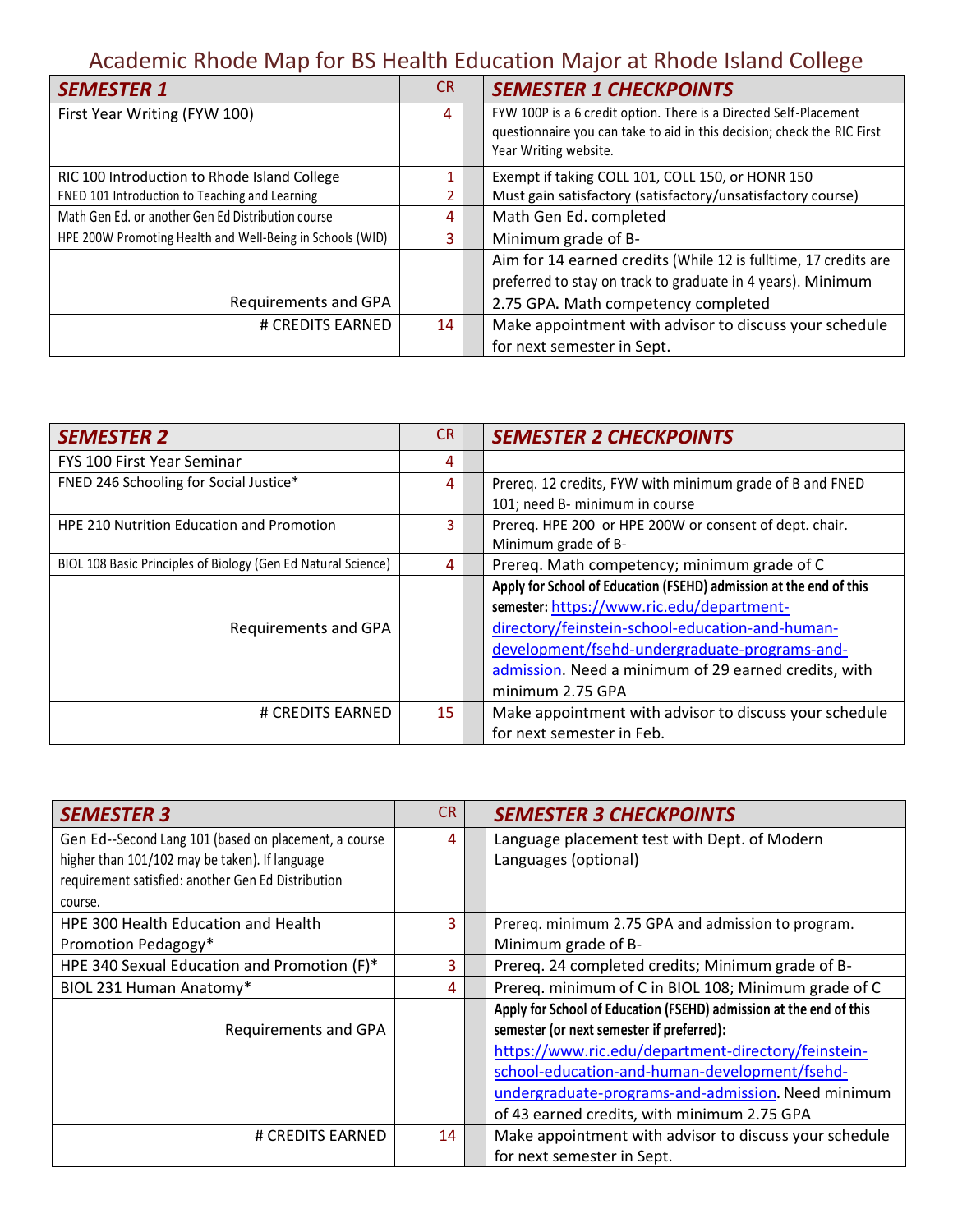| <b>SEMESTER 4</b>                                 | <b>CR</b> | <b>SEMESTER 4 CHECKPOINTS</b>                          |
|---------------------------------------------------|-----------|--------------------------------------------------------|
| Gen Ed--Second Lang 102* (if needed) or any       | 4         | Prereq. Second Lang 101; Complete Second Lang 102 (if  |
| still needed Gen Ed, or elective                  |           | needed)                                                |
| Gen Ed Distribution course from one of these GE   | 4         |                                                        |
| categories: Arts (A); History (H); Literature (L) |           |                                                        |
| HPE 326 Assessment in Health Education* (Sp)      |           | Preregs. HPE 300; Minimum grade B-                     |
| CEP 215 Introduction to Educational Psychology    | 4         | Satisfies Gen Ed SB; Minimum grade of B-               |
| BIOL 335 Human Physiology* (Gen Ed-Advanced       | 4         | Prereqs. BIOL 108 and 231. Minimum grade of C          |
| Quantitative/Scientific Reasoning)                |           |                                                        |
|                                                   |           | Need minimum of 60 earned credits, with minimum 2.75   |
| Requirements and GPA                              |           | GPA                                                    |
| # CREDITS EARNED                                  | 18        | Make appointment with advisor to discuss your schedule |
|                                                   |           | for next semester in Feb.                              |

| <b>SEMESTER 5</b>                                    | CR      | <b>SEMESTER 5 CHECKPOINTS</b>                          |
|------------------------------------------------------|---------|--------------------------------------------------------|
| Gen Ed Distribution course from one of these GE      | 4       |                                                        |
| categories: Arts (A); History (H); Literature (L)    |         |                                                        |
| HPE 410 Managing Stress and Mental/Emotional Health* |         | Prereqs. 45 credits; minimum grade of B-               |
| HPE 417 Practicum in Elementary Health               | 3       | Prereq. HPE 300; minimum grade of B-                   |
| Education (F)*                                       |         |                                                        |
| SPED 333 Introduction to Special Education:          | 3       | Prereq. is HPE 300; minimum grade of B-                |
| Policies/Practices                                   |         |                                                        |
| Elective                                             | $3 - 4$ |                                                        |
|                                                      |         | Take PLT and HE Content Test. Aim for minimum of 75    |
|                                                      |         | earned credits, with minimum 2.75 GPA                  |
| Requirements and GPA                                 |         |                                                        |
| # CREDITS EARNED                                     | $16-17$ | Make appointment with advisor to discuss your schedule |
|                                                      |         | for next semester in Sept.                             |

| <b>SEMESTER 6</b>                                 | CR.       | <b>SEMESTER 6 CHECKPOINTS</b>                             |
|---------------------------------------------------|-----------|-----------------------------------------------------------|
| Gen Ed Distribution course from one of these GE   | Δ.        | Need One from each distribution                           |
| categories: Arts (A); History (H); Literature (L) |           |                                                           |
| HPE 418W Practicum in Secondary Health            | 3         | Preregs. HPE 417, and a minimum GPA of 2.75. Minimum      |
| Education (Sp)* (WID)                             |           | grade of B-                                               |
| SPED 433 Adaptation of Instruction for Inclusive  | 3         | Admission to and retention in a teacher preparation       |
| Education*                                        |           | program; concurrent enrollment in a health                |
|                                                   |           | methods/practicum course, and SPED 333 or consent of      |
|                                                   |           | department chair                                          |
| Elective                                          | $3 - 4$   |                                                           |
|                                                   |           | Take Health Education content test. Aim for minimum of 90 |
|                                                   |           | earned credits, with minimum 2.75 GPA. Gather Student     |
|                                                   |           | Teaching information from OPP. Apply for degree audit     |
|                                                   |           | online through MyRIC                                      |
| Requirements and GPA                              |           |                                                           |
| # CREDITS EARNED                                  | $13 - 14$ | Make appointment with advisor to discuss your schedule    |
|                                                   |           | for next semester in Feb.                                 |